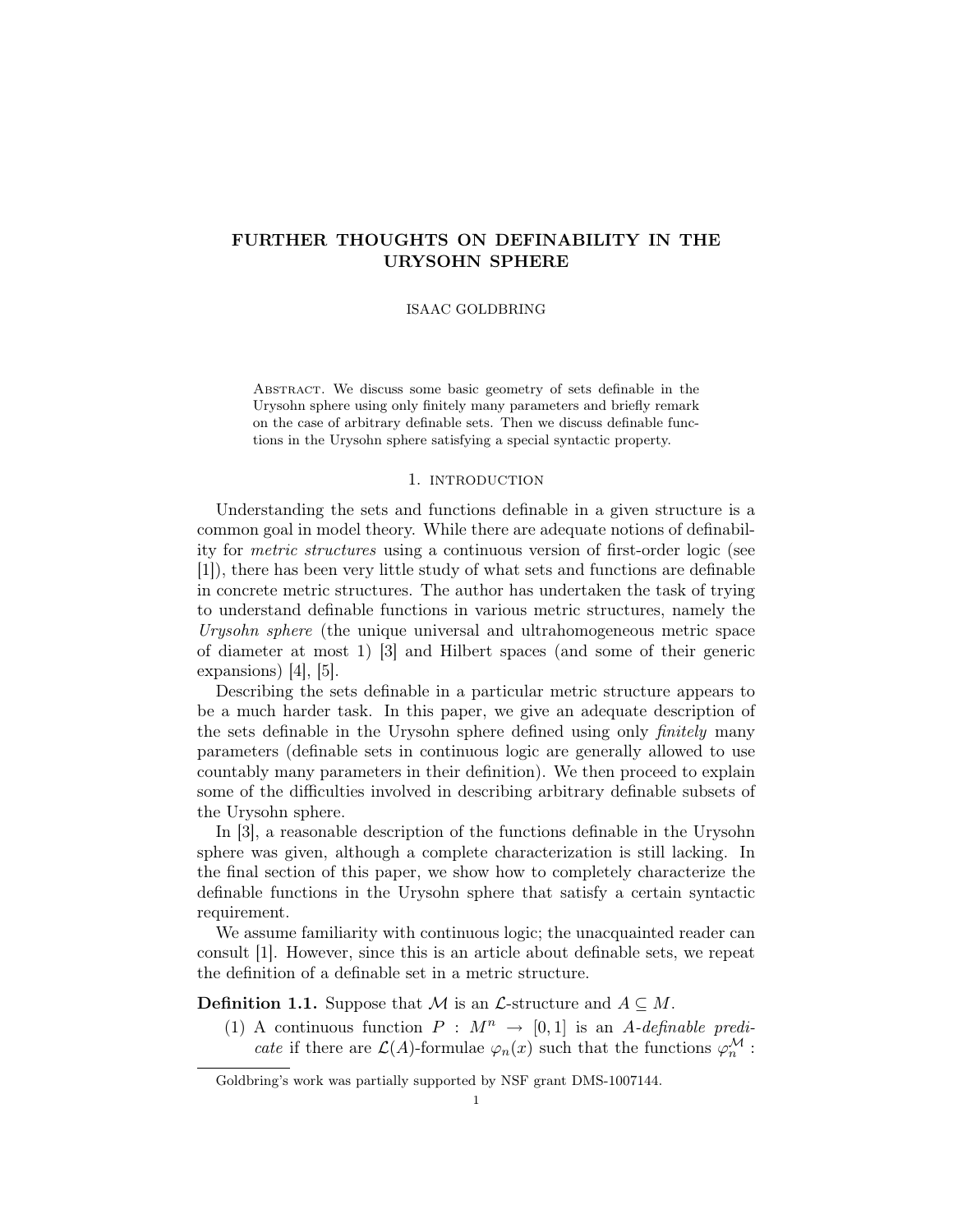#### 2 ISAAC GOLDBRING

 $M^n \to [0, 1]$  converge uniformly to P. (Equivalently: there are  $\mathcal{L}(A)$ formulae  $\varphi_n(x)$  and a continuous function  $u : [0,1]^{\mathbb{N}} \to [0,1]$  such that  $P(x) = u((\varphi_n(x)))$  for all  $x \in M^n$ .

(2) A closed set  $X \subseteq M^n$  is A-definable if the function  $d(x, X) : M^n \to$  $[0, 1]$  is A-definable.

We will use the following notation throughout this paper:  $\mathfrak U$  denotes the Urysohn sphere, considered as a metric structure in the empty language consisting solely of the symbol d for the metric while U denotes an  $\omega_1$ saturated elementary extension of  $\mathfrak{U}$ . For  $a \in \mathfrak{U}$  and  $r \in [0,1]$ , we set:

- $B(a;r) := \{x \in \mathfrak{U} \mid d(a,x) \leq r\}$ , the closed ball in  $\mathfrak{U}$  centered at a with radius r,
- $B<sup>o</sup>(a;r) := \{x \in \mathfrak{U} \mid d(a,x) < r\}$ , the open ball in  $\mathfrak{U}$  centered at a with *radius* r, and
- $S(a;r) := \{x \in \mathfrak{U} \mid d(a,x) = r\}$ , the sphere in  $\mathfrak{U}$  centered at a with radius r.

At times, we will use the fact that, for  $A \subseteq \mathfrak{U}$  (or U),  $dcl(A) = \text{acl}(A) = \overline{A}$ , where  $\overline{A}$  denotes the metric closure of A in  $\mathfrak U$  (resp. U); see [2, Fact 5.3] for a proof of this fact.

We would like to thank Julien Melleray for many useful discussions regarding this work.

# 2. Finitely Definable Sets

In this section, we prove some properties about A-definable subsets of  $\mathfrak{U}$ , where  $A \subseteq \mathfrak{U}$  is finite. The key observation is the following (we thank Ward Henson for a useful discussion concerning the last implication).

**Lemma 2.1.** Suppose that T is an  $\omega$ -categorical (continuous) theory and that  $\mathcal{M} \models T$ . For a closed set  $X \subseteq M^n$ , the following are equivalent:

- (1) X is type-definable over  $\emptyset$ ;
- (2) X is definable over  $\emptyset$ ;
- (3) X is a zeroset over  $\emptyset$ :
- (4) X is fixed setwise by  $Aut(M)$ .

*Proof.* (1)⇒ (2) follows from  $\omega$ -categoricity; see [1, Section 12]. (2)⇒(3) and  $(3) \Rightarrow (4)$  are always true.  $(4) \Rightarrow (1)$ : Suppose that  $c \in X$  and  $tp(c) = tp(d)$ . Since M is strongly  $\omega$ -near-homogeneous ([1, Corollary 12.11]), there are, for  $n \geq 1$ ,  $\sigma_n \in \text{Aut}(\mathcal{M})$  such that  $\sigma_n(c) \to d$ . Since each  $\sigma_n(c) \in X$ , we have  $d \in \overline{X} = X$ . It follows that  $X = \bigcup_{p \in C} p(M^n)$  for some  $C \subseteq S_n(T)$ . (Here,  $p(M^n)$  denotes the set of realizations of p in M.) We claim that C is closed in the d-topology on  $S_n(T)$ . Indeed, suppose that p is in the d-closure of C and  $a \models p$ . Fix  $\epsilon > 0$ . Then there is  $p' \in C$  such that  $d(p, p') < \epsilon$ . Thus, there are  $a' \models p$  and  $b \models p'$  such that  $d(a', b) < \epsilon$ . Since  $b \in X$ , we get that  $d(a', X) \leq \epsilon$ . However,  $tp(a) = tp(a')$ , so by invariance of X, we get that  $d(a, X) \leq \epsilon$ . Since X is closed, we get that  $a \in X$ , whence  $p \in C$ .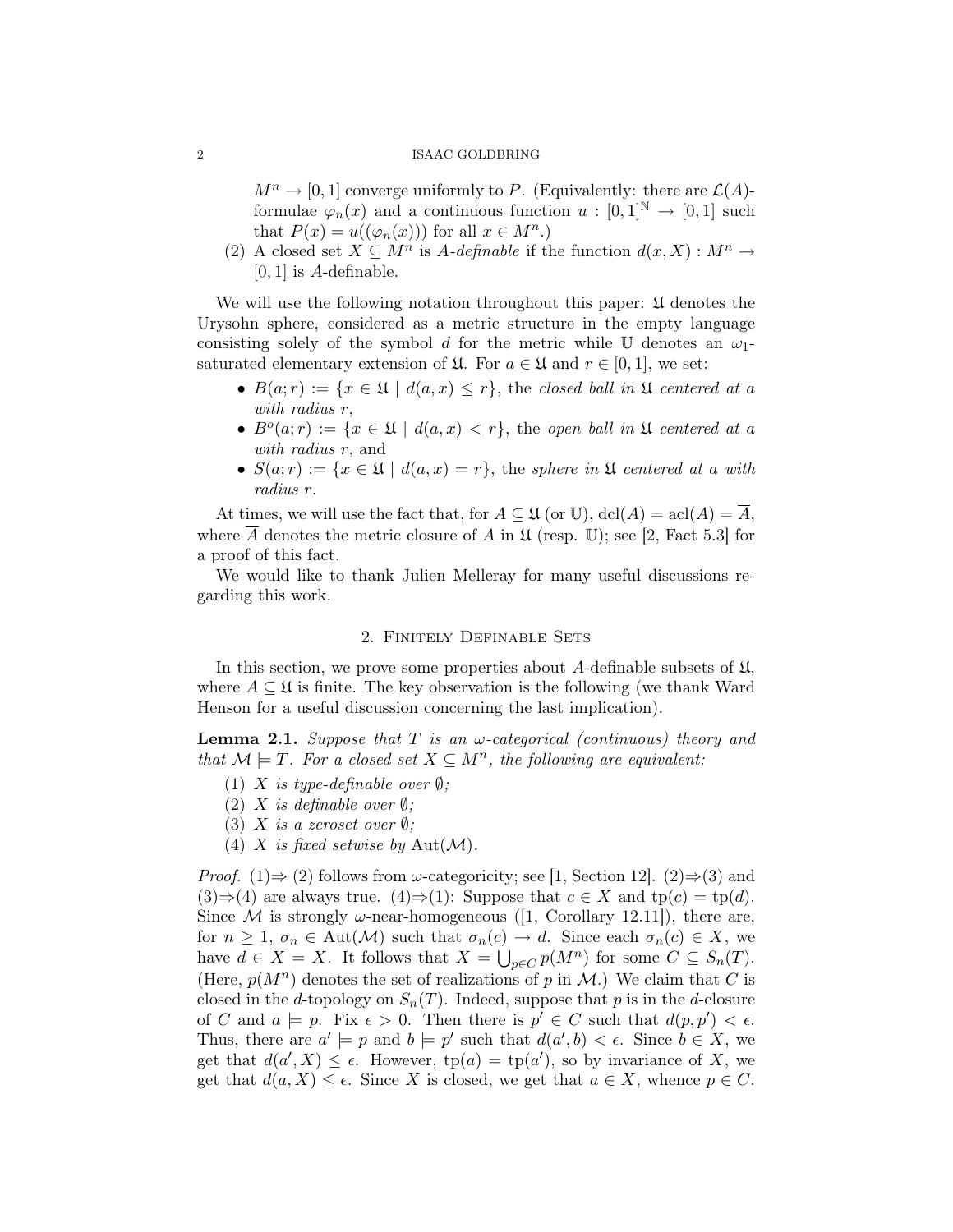Since T is  $\omega$ -categorical, C is closed in the *logic* topology on  $S_n(T)$ , whence there is a set  $\Gamma(x_1, \ldots, x_n)$  of formulae such that  $C = \{p \in S_n(T) \mid \Gamma \subseteq p\}.$ It follows that X is type-defined by Γ.  $\Box$ 

Suppose that  $A \subseteq \mathfrak{U}$  is relatively compact. Then, by compact homogeneity of  $\mathfrak U$  (see [6, Section 4.5]), Th $(\mathfrak U;(c_a)_{a\in A})$  is  $\omega$ -categorical. Consequently, we have the following:

**Corollary 2.2.** For relatively compact  $A \subseteq \mathfrak{U}$  and closed  $X \subseteq \mathfrak{U}^n$ , the following are equivalent:

- (1) X is type-definable over  $A$ ;
- (2) X is definable over  $A$ ;
- (3) X is a zeroset over  $A$ ;
- (4) X is fixed setwise by isometries of  $\mathfrak U$  which fix A pointwise.

In particular, the only  $\emptyset$ -definable sets in  $\mathfrak U$  are  $\emptyset$  and  $\mathfrak U^n$ .

The following lemma shows that certain topological and set-theoretic constructions preserve A-definability.

**Lemma 2.3.** Suppose that  $F, G \subseteq \mathfrak{U}$  are A-definable. Then:

- (1)  $\partial F$  is A-definable;
- (2)  $\overline{\text{int}(F)}$  is A-definable;
- (3)  $\overline{\mathfrak{A} \setminus F}$  is A-definable.
- (4)  $F \cap G$  is A-definable.
- (5) Write  $F = P \sqcup C$ , where P is the perfect kernel of F and C is the scattered part of F. Then P and  $\overline{C}$  are A-definable.

Proof. These are all immediate from A-invariance.

$$
\qquad \qquad \Box
$$

For  $\vec{a} = (a_1, ..., a_n) \in \mathfrak{U}^n$  and  $\vec{r} = (r_1, ..., r_n) \in [0, 1]^n$ , set  $S(\vec{a}; \vec{r}) := S(a_1; r_1) \cap \cdots \cap S(a_n; r_n).$ 

Corollary 2.4. Suppose that  $F \subseteq \mathfrak{U}$  is closed. Set  $A := \{a_1, \ldots, a_n\}$ . Then F is A-definable if and only if there is a closed set  $X \subseteq [0,1]^n$  such that  $F = \bigcup_{\vec{r} \in X} S(\vec{a}; \vec{r}).$ 

Proof. The "if" direction follows from the characterization of definability in terms of invariance under isometries fixing A. For the "only if" direction, let  $X = {\mathfrak{f}} \in [0,1]^n \mid \varphi(\vec{r}) = 0$ , where  $\varphi : [0,1]^n \to [0,1]$  is such that  $d(x, F) = \varphi(d(x, a_1), \dots, d(x, a_n)).$ 

**Corollary 2.5.**  $B(a; r)$  is A-definable if and only if  $a \in A$ .

*Proof.* The "if" direction is clear. Now suppose that  $B(a; r)$  is A-definable. Let  $\phi$  be an isometry fixing A. Then  $\phi$  is an isometry fixing  $B(a;r)$ , whence it fixes a. Thus  $\{a\}$  is A-definable, implying that  $a \in \text{dcl}(A) = A$  since A is finite.  $\Box$ 

While the preceding corollary has a nice geometric proof, it is actually a special case of the following general result.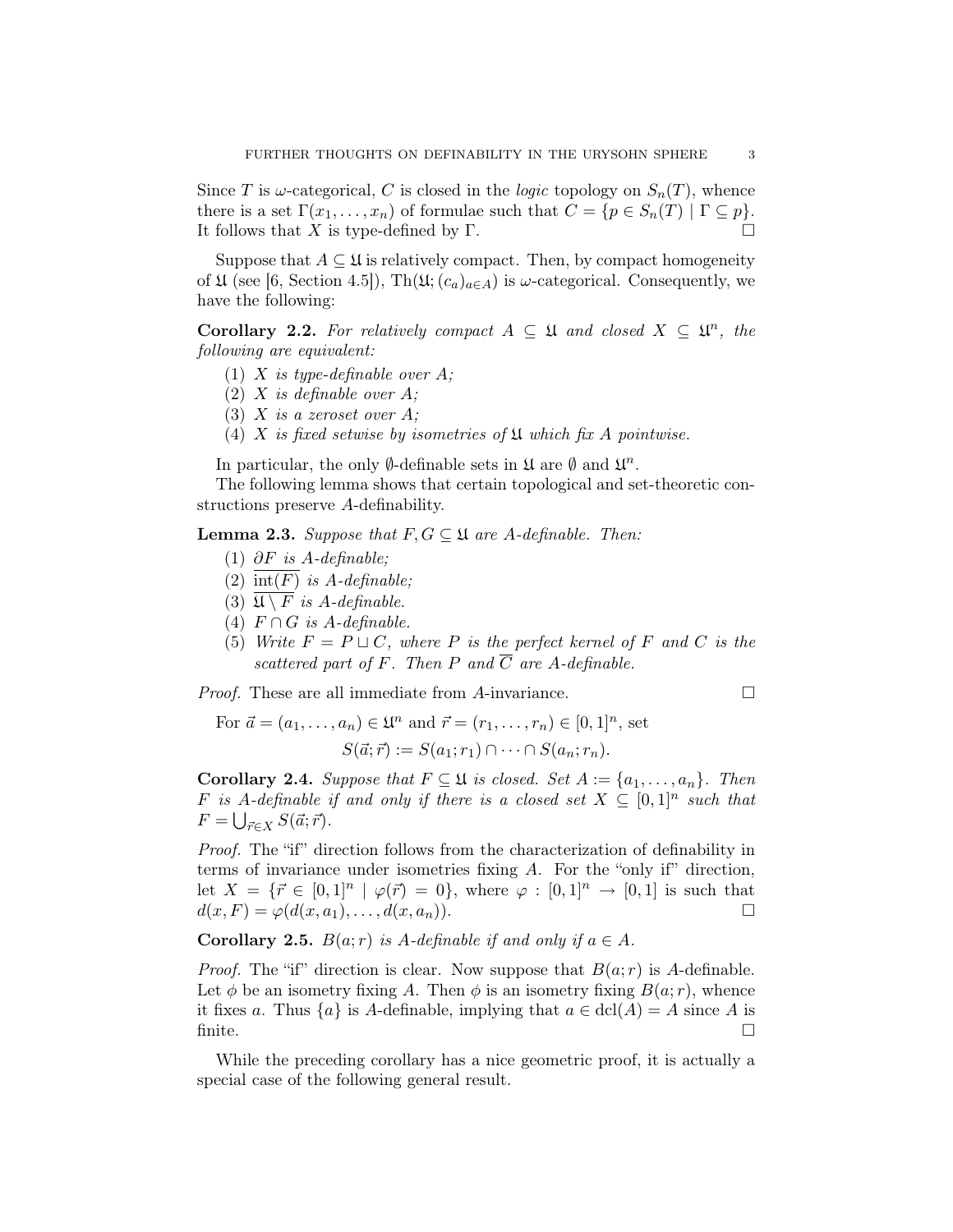#### 4 ISAAC GOLDBRING

**Lemma 2.6.** Suppose that F is A-definable. Then there is a finite  $A_0 \subseteq A$ such that whenever F is B-definable, then  $A_0 \subseteq \overline{B}$ .

*Proof.* This follows from the proof of the fact that  $T_{\rm M}$  has weak elimination of finitary imaginaries; see [2, Section 5].  $\Box$ 

Define a *(closed)* annulus in  $\mathfrak U$  to be a set of the form

$$
\bar{A}(a; r_1, r_2) := \{ x \in \mathfrak{U} \mid r_1 \le d(x, a) \le r_2 \},
$$

where  $0 \leq r_1 \leq r_2 \leq 1$ . (An open annulus  $A(a; r_1, r_2)$  is defined similarly, strengthening the inequality signs.) We call  $\alpha$  the *center* of the annulus. Note that a closed ball centered at  $a$  of radius  $r$  is an annulus centered at  $a$ (take  $r_1 = 0$ ,  $r_2 = r$ ) and a sphere centered at a of radius r is an annulus centered at a (take  $r_1 = r_2 = r$ ). Also  $\{a\}$  is an annulus centered at a (take  $r_1 = r_2 = 0$ ). By Corollary 2.4, every annulus is definable over its center. Conversely, we have:.

**Corollary 2.7.** If F is a nonempty, connected  $\{a\}$ -definable subset of  $\mathfrak{U}$ , then F is a closed annulus centered at a.

*Proof.* By Corollary 2.4, there is a nonempty closed  $X \subseteq [0,1]$  such that

$$
F = \bigcup_{r \in X} S(a; r).
$$

We must show that X is a closed subinterval of  $[0, 1]$ , that is we must show that X is convex. Suppose that  $0 \leq r_1 < s < r_2 \leq 1$ , where  $r_1, r_2 \in X$ . Suppose that  $s \notin X$ . Then  $B^o(a; s) \cap F$  and  $B(a; s)^c \cap F$  yield a disconnection of  $F$ , a contradiction.

Fix an annulus  $A := A(a; r, R)$ . For  $x \in A$ , define the local diameter of A at x to be diam(x) :=  $\sup\{d(x,y) \mid y \in A\}$ . Define the *radius* of A to be the quantity inf{diam(x) |  $x \in A$ .

**Proposition 2.8.** For an annulus  $A = A(a; r, R)$ , the diamter of A is  $2R$ and the radius of A is  $r + R$ .

*Proof.* Since  $d(a, x) = R$ ,  $d(a, y) = R$ , and  $d(x, y) = 2R$  defines a metric space, it can be realized in  $\mathfrak{U}$ , whence  $\text{diam}(A) \geq 2R$ . However, the triangle inequality yields diam( $A$ )  $\leq 2R$ , whence diam( $A$ ) = 2R.

Next, suppose that  $d(x, a) = r$ . Then since we can realize  $d(x, a) = r$ ,  $d(y, a) = R$ ,  $d(x, y) = r + R$  inside of  $\mathfrak{U}$ , we see that  $diam(x) \geq r + R$ . However, for all  $z \in \mathfrak{U}$ ,  $d(x, z) \leq d(x, a) + d(a, z) \leq r + R$ . Thus,  $diam(x) =$  $r + R$ , whence the radius of A is bounded above by  $r + R$ . By embedding an annulus in the euclidean plane of inner and outer radii  $r$  and  $R$  respectively in  $\mathfrak{U}$ , we see that  $\text{diam}(x) \geq r + R$  for each  $x \in A$ , whence the radius of A is at least  $r + R$ .

Corollary 2.9. Two annuli  $A(a; r, R)$  and  $A(a'; r', R')$  are isometric if and only if  $r = r'$  and  $R = R'$ .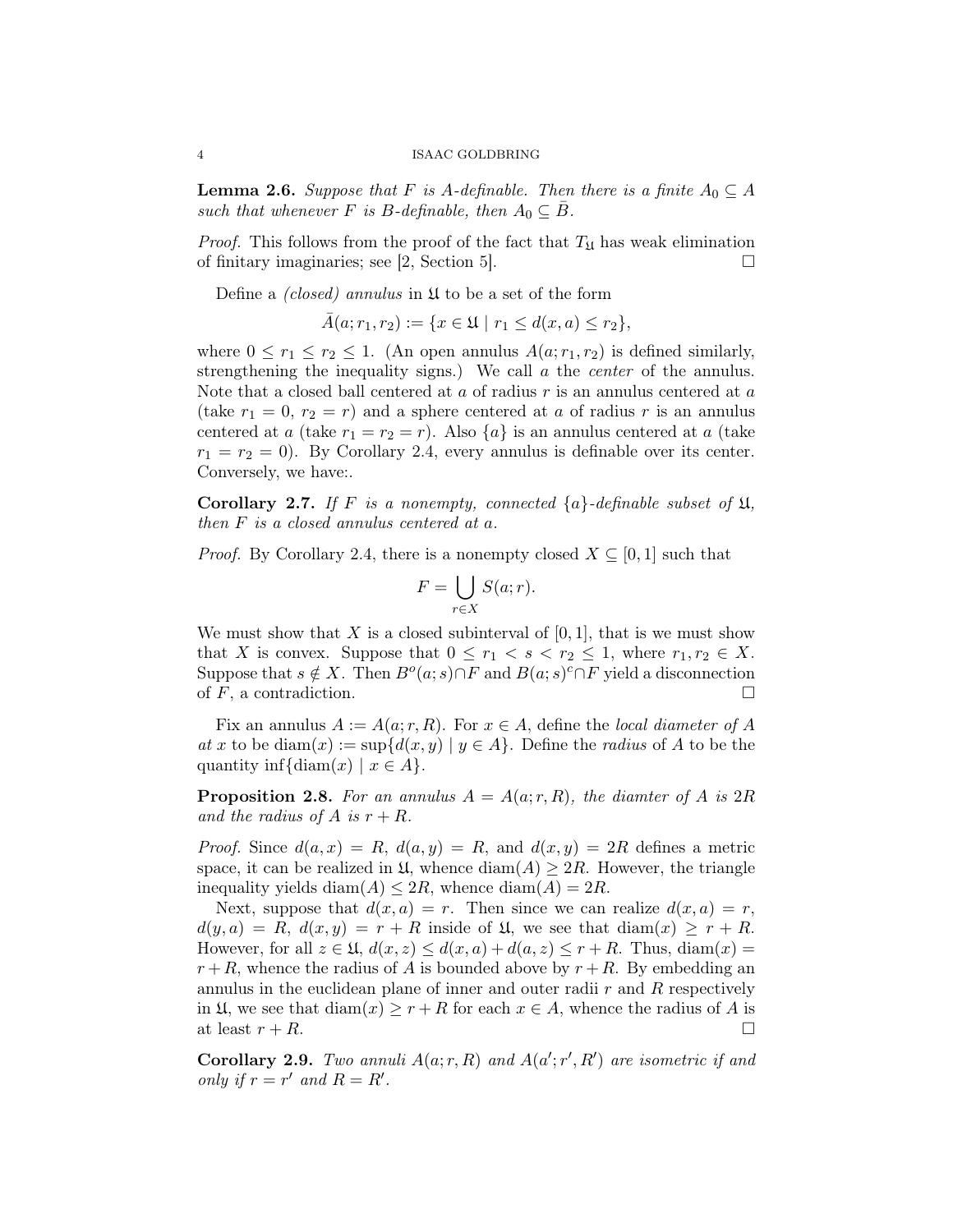Consequently, we see that the class of definable sets (even over one element) is quite exotic in the sense that there are continuum many nonisometric definable sets.

Define a *generalized annulus centered around*  $(a_1, \ldots, a_n)$  to be a set of the form  $\bigcup_{\vec{r} \in X} S(\vec{a}; \vec{r})$  where X is a nonempty subcontinuum of  $[0, 1]^n$ . The following is a generalization of Corollary 2.7.

Corollary 2.10. If F is a nonempty connected A-definable subset of  $\mathfrak{U}$ , where  $A = \{a_1, \ldots, a_n\}$ , then F is a generalized annulus centered around  $(a_1, \ldots, a_n).$ 

*Proof.* Write  $F = \bigcup_{\vec{r} \in X} S(\vec{a}; \vec{r})$ . Without loss of generality, we may suppose that  $S(\vec{a}; \vec{r}) \neq \emptyset$  for each  $\vec{r} \in X$ . We will show that X is connected. Suppose, towards a contradiction, that there are disjoint open  $O_1, O_2 \subseteq \mathbb{R}^n$  such that  $X = (X \cap O_1) \cup (X \cap O_2)$ . For  $i = 1, 2$ , set  $F_i := \bigcup_{\vec{r} \in X \cap O_i} S(\vec{a}; \vec{r})$ . Clearly each  $F_i \neq \emptyset$  and  $F = F_1 \sqcup F_2$ . We must show that each  $F_i$  is open in F. Fix  $i \in \{1,2\}$  and write  $O_i := \bigcup_{\alpha} \prod_{j=1}^n (b_j^{\alpha}, c_j^{\alpha})$ . Fix  $y \in F_i$  and take  $\alpha$  such that  $(d(y, a_1), \ldots, d(y, a_n)) \in X \cap \prod_{j=1}^n (b_j^{\alpha}, c_j^{\alpha}).$  Fix  $\epsilon > 0$  small enough such that  $(d(y, a_j) - \epsilon, d(y, a_j) + \epsilon) \subseteq (b_j^{\alpha}, c_j^{\alpha})$  for each  $j = 1, \ldots, n$ . It follows that if  $z \in F$  is such that  $d(y, z) < \epsilon$ , then  $z \in F_i$ . . В последните последните под на приема с последните под на приема с последните под на приема с под на приема<br>В последните под на приема с под на приема с под на приема с под на приема с под на приема с под на приема с п

We now consider the decomposition of definable sets into their connected components. For the rest of this section, we assume that  $A \subseteq \mathfrak{U}$  is finite.

**Lemma 2.11.** Suppose that  $F$  is an A-definable set and that  $C$  is a connected component of  $F$ . Then  $C$  is  $A$ -definable.

*Proof.* Fix  $c \in C$ . Then since every isometry of  $\mathfrak U$  fixing Ac pointwise fixes C setwise, we have that C is Ac-definable. Suppose that there is  $d \in C \setminus \{c\}.$ Then C is Ad-definable. It follows that  $d(x, C)$  is both Ac-definable and Ad-definable. Since  $T_{\mathfrak{U}}$  admits weak elimination of finitary imaginaries, we have that  $d(x, C)$  is A-definable.

It remains to show that every connected component of cardinality 1 is A-definable. Set

 $F' := \{c \in F \mid \{c\} \text{ is a connected component of } F\}.$ 

Then F' is A-invariant, whence  $\overline{F'}$  is A-definable. Thus, there is  $X \subseteq [0,1]^n$ such that

$$
\overline{F'} = \bigcup_{\vec{r} \in X} (S(a_1; r_1) \cap \cdots \cap S(a_n; r_n)).
$$

Fix  $c \in F'$ . Choose  $\vec{r} \in X$  such that  $c \in S := S(a_1; r_1) \cap \cdots \cap S(a_n; r_n)$ . Since spheres in the Urysohn space are connected (see [6, Section 4.3]), we have  ${c} = S$ , whence  ${c}$  is A-definable.

**Corollary 2.12.** A Cantor set in  $\mathfrak U$  cannot be A-definable.

More generally: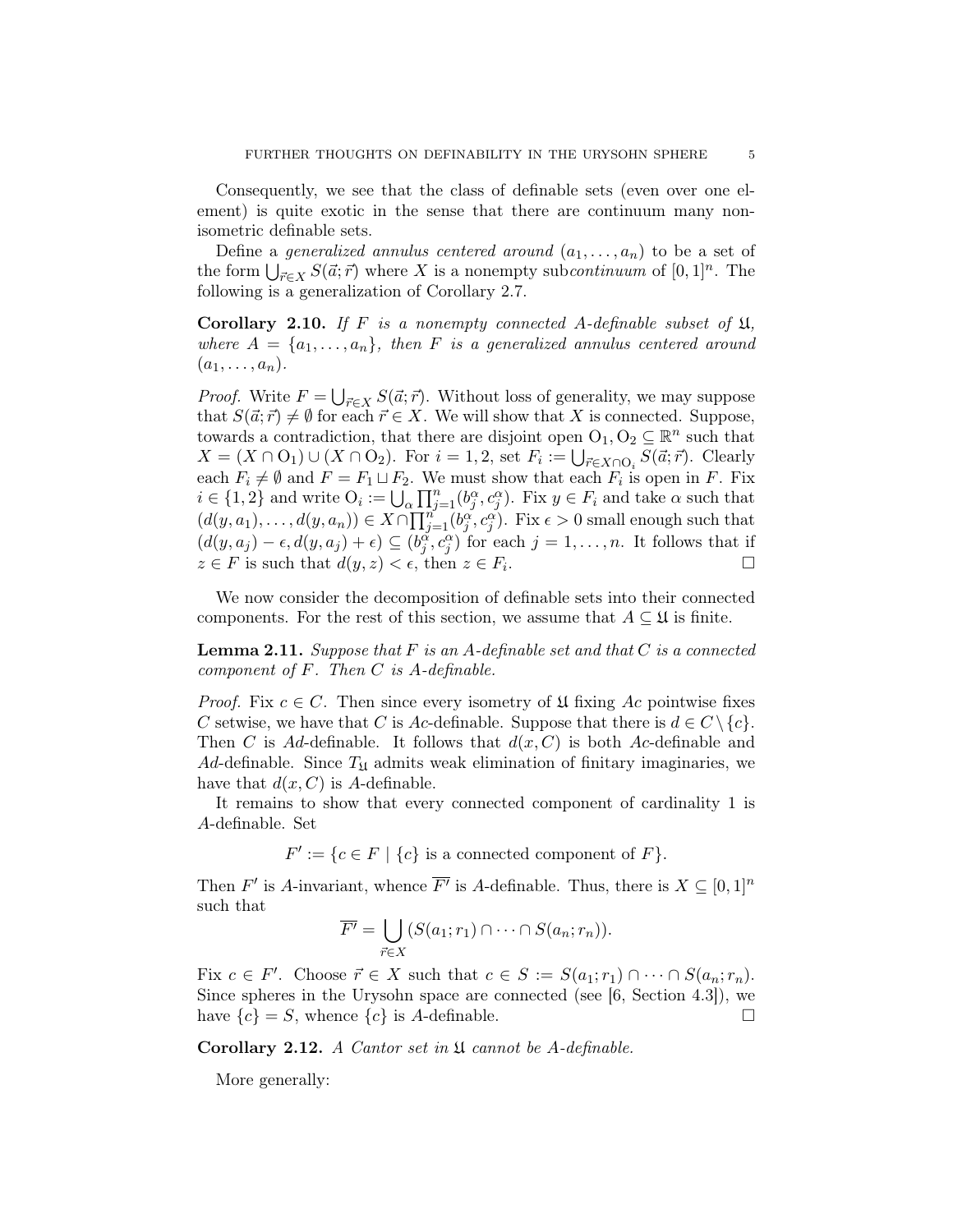**Corollary 2.13.** If X is an A-definable compact set, then X is a finite subset of A.

Proof. The connected components are A-definable, so generalized annuli. However, they are also compact and the only compact generalized annuli are one-element subsets of A (as compact subsets of  $\mathfrak U$  have no interior).  $\Box$ 

The next result says that, for sets defined over finitely many parameters, if there are infinitely many connected components, then the connected components cannot be a uniform distance from one another. For a subset C of  $\mathfrak U$  and  $\epsilon > 0$ , we let  $N(C, \epsilon)$  denote the open  $\epsilon$ -neighborhood around C.

**Corollary 2.14.** Suppose that F is A-definable. Then, given any  $\epsilon > 0$ , there are finitely many connected components  $C_1, \ldots, C_n$  of F such that  $F \subseteq$  $\bigcup_{i=1}^n N(\check{C}_i; \epsilon).$ 

*Proof.* For  $n \geq 1$ , let  $\varphi_n(x)$  be a formula with parameters from A such that  $|d(x,F) - \varphi_n(x)| < \frac{1}{n}$  $\frac{1}{n}$  for all  $x \in \mathfrak{U}$ .

Fix  $\epsilon > 0$  and let  $(C_i \mid i < \alpha)$  enumerate the connected components of F. Since all of the predicates  $d(x, C_i)$  are A-definable, we may find formulae  $\psi_n^i(x)$  with parameters from A such that  $|d(x, C_i) - \psi_n^i(x)| < \frac{1}{n}$  $\frac{1}{n}$ . Fix  $m \in \mathbb{N}$ such that  $\frac{2}{m} < \epsilon$ . Since the set of conditions

$$
\{\varphi_n(x)\leq \frac{1}{n}\ |\ n\geq 1\}\cup\{\psi_n^i(x)\geq \frac{1}{n}\ |\ i<\alpha, n\geq m\}
$$

is unsatisfiable, by  $\omega$ -saturation, there are  $i_1, \ldots, i_k < \alpha$  and  $n_1, \ldots, n_k \geq m$ such that

$$
\{\varphi_n(x) \le \frac{1}{n} \mid n \ge 1\} \cup \{\psi_{n_j}^{i_j}(x) \ge \frac{1}{n_j} \mid j = 1, \dots, k\}
$$

is unsatisfiable, yielding the desired result.

$$
\qquad \qquad \Box
$$

### 3. Arbitrary Definable Sets

Of course, being definable over a finite set of parameters is a very special thing in continuous logic. We would thus like to have some results concerning subsets of  $\mathfrak U$  (or U) defined over countably many parameters. The following example shows that our characterization of definability over finite parametersets fails for sets defined over a countably infinite set of parameters.

**Example 3.1.** Suppose that  $A = \{a_n | n \in \mathbb{N}\}\$ is a countable subset of  $\mathbb{U}$ such that  $d(a_i, a_j) = 1$  for all distinct  $i, j \in \mathbb{N}$ . Set

$$
F := \{ x \in \mathbb{U} \mid d(x, A) \ge \frac{1}{2} \},\
$$

a closed, A-invariant set. We claim that  $F$  is not A-definable. Indeed, if  $F$ were A-definable, then there would be a continuous function  $\varphi : [0,1]^{\mathbb{N}} \to$ [0, 1] such that  $d(x, F) = \varphi((d(x, a_i)))$  for all  $x \in \mathbb{U}$ . Fix  $\epsilon \in (0, \frac{1}{3})$  $\frac{1}{3}$ ). Choose  $\delta > 0$  and  $n \in \mathbb{N}^{>0}$  such that, for all  $\vec{w}, \vec{z} \in [0, 1]^{\mathbb{N}}$ , if  $|w_i - z_i| < \delta$  for all  $i < n$ , then  $|\varphi(\vec{w}) - \varphi(\vec{z})| < \epsilon$ . Now take  $x, y \in \mathbb{U}$  such that  $d(x, a_i) = d(y, a_i) = 1$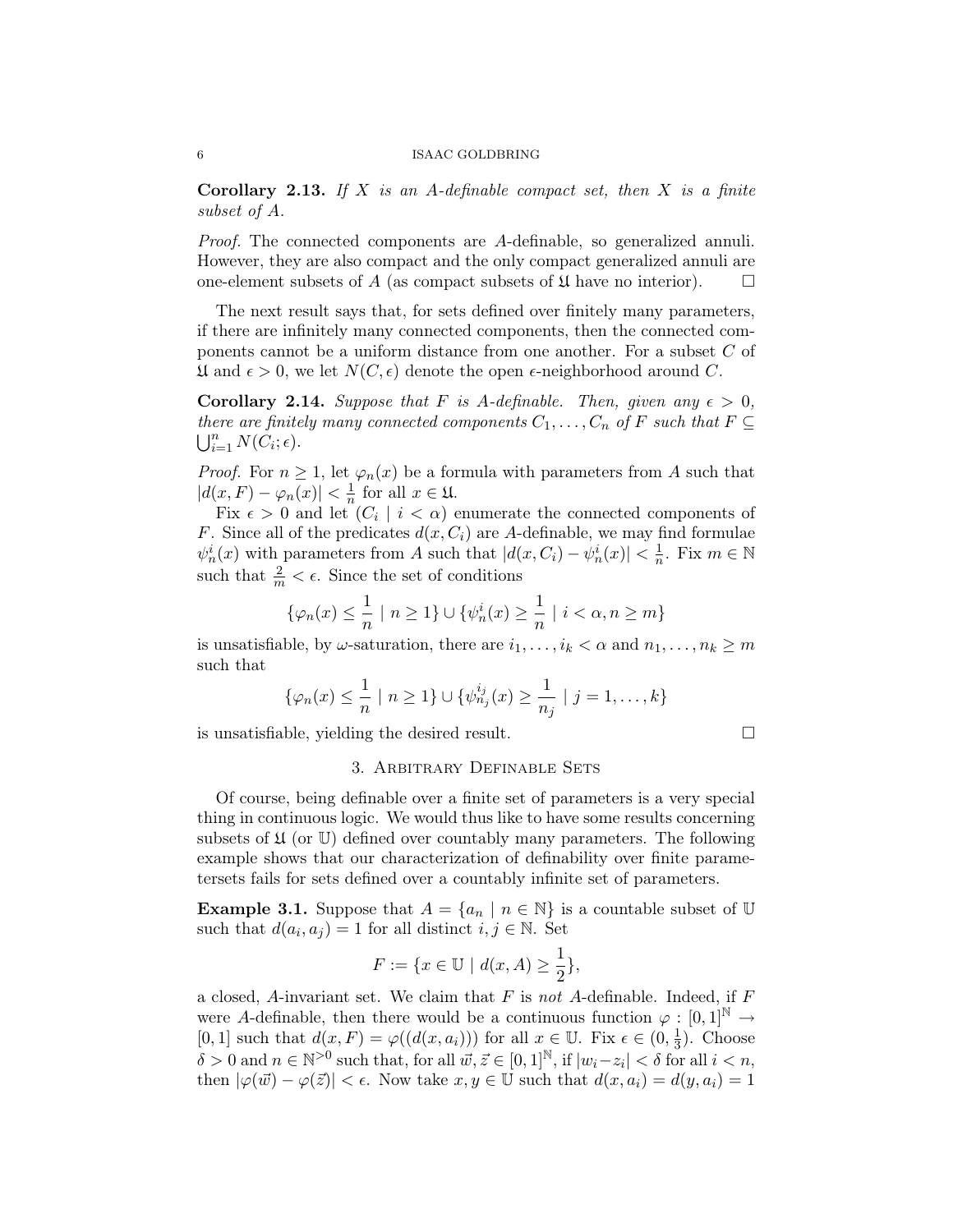for all  $i \in \mathbb{N} \setminus \{n\}$  while  $d(x, a_n) = \frac{1}{3}$  and  $d(y, a_n) = \frac{1}{3} - \epsilon$ . By the choice of *n*, we see that  $|d(x, F) - d(y, F)| < \epsilon$ . However,  $\tilde{d}(x, F) = \frac{1}{2} - \frac{1}{3}$  $\frac{1}{3}$  and  $d(y, F) = \frac{1}{2} - \frac{1}{3} + \epsilon$ , a contradiction.

In all actuality, there is probably very little hope of classifying all definable subsets of  $\mathfrak U$ . Indeed, in any metric structure  $\mathcal M$ , any compact subset of M is definable (see [1, Proposition 9.19]). Since every compact metric space of diameter  $\leq 1$  embeds in  $\mathfrak{U}$ , it follows that *every compact metric space of* diameter  $\leq 1$  is isometric to a definable subset of  $\mathfrak{U}$ .

That being said, we would like to point out that understanding definable subsets of U will sometimes allow us to prove facts about definable subsets of  $\mathfrak U$ . The idea is to use the "canonical extension" of a definable subset of  $\mathfrak U$ to a definable subset of U. Since this canonical extension notion does not really appear in the literature, we now discuss it in more detail.

Suppose that  $F \subseteq \mathfrak{U}$  is A-definable, where  $A \subseteq \mathfrak{U}$  is countable. Then  $P(x) := d(x, F)$  is an A-definable predicate in  $\mathfrak{U}$ . We know that there is a unique A-definable predicate  $Q$  in  $\mathbb U$  extending  $P$ . Moreover, we have  $(\mathfrak{U}, P) \preceq (\mathbb{U}, Q)$ . (See [1, Theorem 9.8].) Now, since P is a distance predicate, it satisifes axioms  $(E1)$  and  $(E2)$  of [1, Section 9], whence by elementarity, Q satisfies (E1) and (E2). Let  $\tilde{F} := \{x \in \mathbb{U} \mid Q(x) = 0\}$ . By [1, Theorem 9.12],  $Q(x) = d(x, \tilde{F})$ . It follows that  $F \subseteq \tilde{F}$ ,  $\tilde{F}$  is A-definable and  $\tilde{F} \cap \mathfrak{U} = A$ .

Conversely, suppose that  $E \subseteq \mathbb{U}$  is A-definable, where  $A \subseteq \mathfrak{U}$  is countable. We claim that  $E \cap \mathfrak{U}$  is an A-definable subset of  $\mathfrak{U}$ . Let  $Q : \mathbb{U} \to [0,1]$ be the A-definable predicate given by  $Q(x) = d(x, E)$ . Let  $Q = P \upharpoonright \mathfrak{U}$ , so  $(\mathfrak{U}, P) \preceq (\mathbb{U}, Q)$ . Then  $Z(P)$  is an A-definable subset of  $\mathfrak{U}$ ; but  $Z(P) =$  $Z(Q) \cap \mathfrak{U} = E \cap \mathfrak{U}.$ 

Corollary 3.2. Suppose that  $F, G \subseteq \mathfrak{U}$  are A-definable, where A is a countable subset of  $\mathfrak{U}$ . Suppose that  $\tilde{F} \cap \tilde{G}$  is A-definable. Then  $F \cap G$  is Adefinable.

*Proof.*  $F \cap G = (\tilde{F} \cap \tilde{G}) \cap \mathfrak{U}$  is A-definable.

Along these same lines:

Corollary 3.3. If  $F \subseteq \mathfrak{U}$  is A-definable, where  $A \subseteq \mathfrak{U}$  is countable, and the perfect kernel of  $\tilde{F}$  is A-definable, then the perfect kernel of  $F$  is A-definable.

*Proof.* The perfect kernel of  $\tilde{X}$  is A-definable and the intersection of the perfect kernel of X with  $\mathfrak U$  is the perfect kernel of X.

Corollary 3.4. Suppose  $F \subseteq \mathfrak{U}$  is A-definable, where  $A \subseteq \mathfrak{U}$  is countable. Then  $\overline{\mathbb{U} \setminus \tilde{F}} \cap \mathfrak{U} = \overline{\mathfrak{U} \setminus F}$ . Consequently,  $\overline{\mathfrak{U} \setminus F}$  and  $\partial F$  are A-definable if  $\overline{\mathbb{U}\setminus\tilde{F}}$  is A-definable.

*Proof.* It is clear that  $\overline{\mathfrak{U} \setminus F} \subseteq \overline{\mathfrak{U} \setminus F} \cap \mathfrak{U}$ . We now prove the other direction. Suppose that  $x \in \overline{\mathbb{U} \setminus \tilde{F}} \cap \mathfrak{U}$ . Let  $x_n \in \mathbb{U} \setminus \tilde{F}$  be such that  $d(x_n, x) \leq \frac{1}{n}$  $\frac{1}{n}$ . Set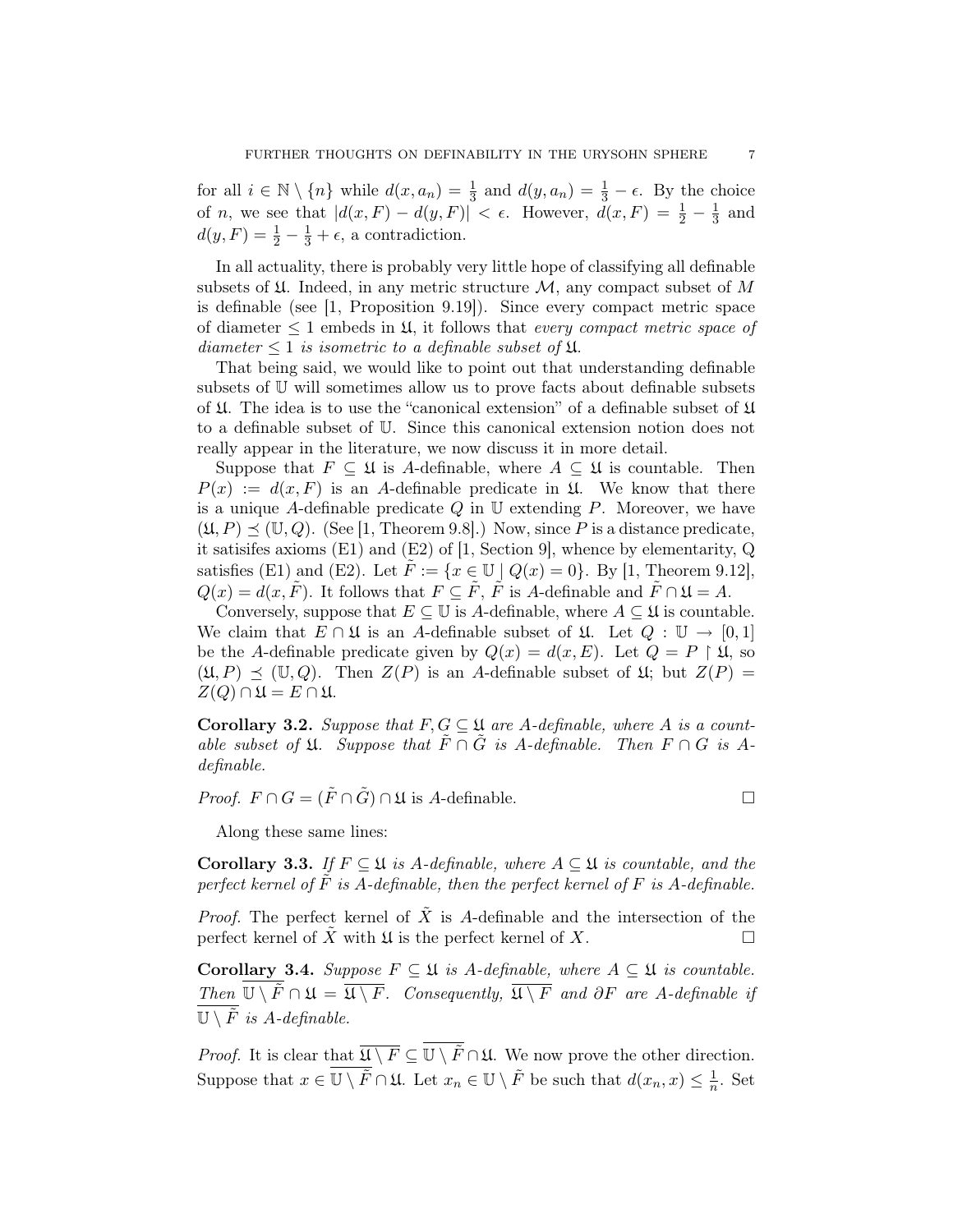$\epsilon_n := d(x_n, \tilde{F}) > 0$ . Then, for every *n*, we have

$$
\mathbb{U}\models \inf_z \max(\epsilon_n \div Q(z), d(z,x) \div \frac{1}{n})=0.
$$

By elementarity, the above condition is true in  $\mathfrak{U}$ , with  $P(z)$  replacing  $Q(z)$ . Take  $0 < \delta_n < \min(\epsilon_n, \frac{1}{n})$  $\frac{1}{n}$ ). Then there is  $z_n \in \mathfrak{U}$  such that

$$
\max(\epsilon_n \div P(z_n), d(z_n, x) \div \frac{1}{n}) \le \delta_n.
$$

Note then that  $P(z_n) \geq \epsilon_n - \delta_n > 0$ , whence  $z_n \in \mathfrak{U} \setminus F$ , and  $d(z_n, x) \leq \frac{2}{n}$  $\frac{2}{n}$ . It follows that  $x \in \overline{\mathfrak{U} \setminus F}$ .

# 4. Special Definable Functions

In [3], the following theorem on definable functions in  $\mathfrak U$  was proven:

**Theorem 4.1.** If  $f : \mathfrak{U}^n \to \mathfrak{U}$  is an A-definable function, where  $A \subseteq \mathfrak{U}$ is countable, then either f is a projection function (namely, there is  $i \in$  $\{1,\ldots,n\}$  such that, for all  $x=(x_1,\ldots,x_n)\in\mathfrak{U}^n$ ,  $f(x)=x_i$ ) or else  $f(\mathfrak{U}^n)$ is a relatively compact subset of  $\overline{A}$ .

While this theorem can be used to draw many interesting corollaries, it still doesn't provide an exact characterization of the definable functions in U. In [3], the following conjecture appeared.

Conjecture 4.2. If  $f: \mathfrak{L}^n \to \mathfrak{L}$  is an A-definable function, where  $A \subseteq \mathfrak{L}$  is countable, then either f is a projection function or else f is constantly equal to an element of  $\bar{A}$ .

In [3], it is shown that if the conjecture is true for one-variable definable functions, then it is true for all definable functions.

While this conjecture remains open, it is the goal of this section to prove that the conjecture holds under a (strong) syntactic constraint on the definable functions. Indeed, the author's initial approach to studying definable functions in  $\mathfrak U$  (which ultimately did not work) was to use the fact that the predicate  $d(f(x), y)$  was approximable by formulae. More precisely, by quantifier elimination for Th( $\mathfrak{U}$ ), for every  $n \geq 2$ , there is a quantifier-free restricted formula  $\varphi_n(x, y)$  with parameters from A such that

$$
|d(f(x), y) - \varphi_n(x, y)| \le 2^{-n}
$$

for all  $x, y \in \mathfrak{U}$ . (See [1, Section 6] for the definition of a restricted formula.) Although in general we could not make this approach work, we can make it work for special kinds of  $\varphi_n$ :

**Definition 4.3.** We define what it means for a formula  $\varphi(\vec{x})$  to be a generalized atomic formula by induction:

- If  $\varphi$  is atomic, then it is generalized atomic.
- If  $\varphi$  is generalized atomic, then so is  $\frac{1}{2}\varphi$ .
- Nothing else is a generalized atomic formula.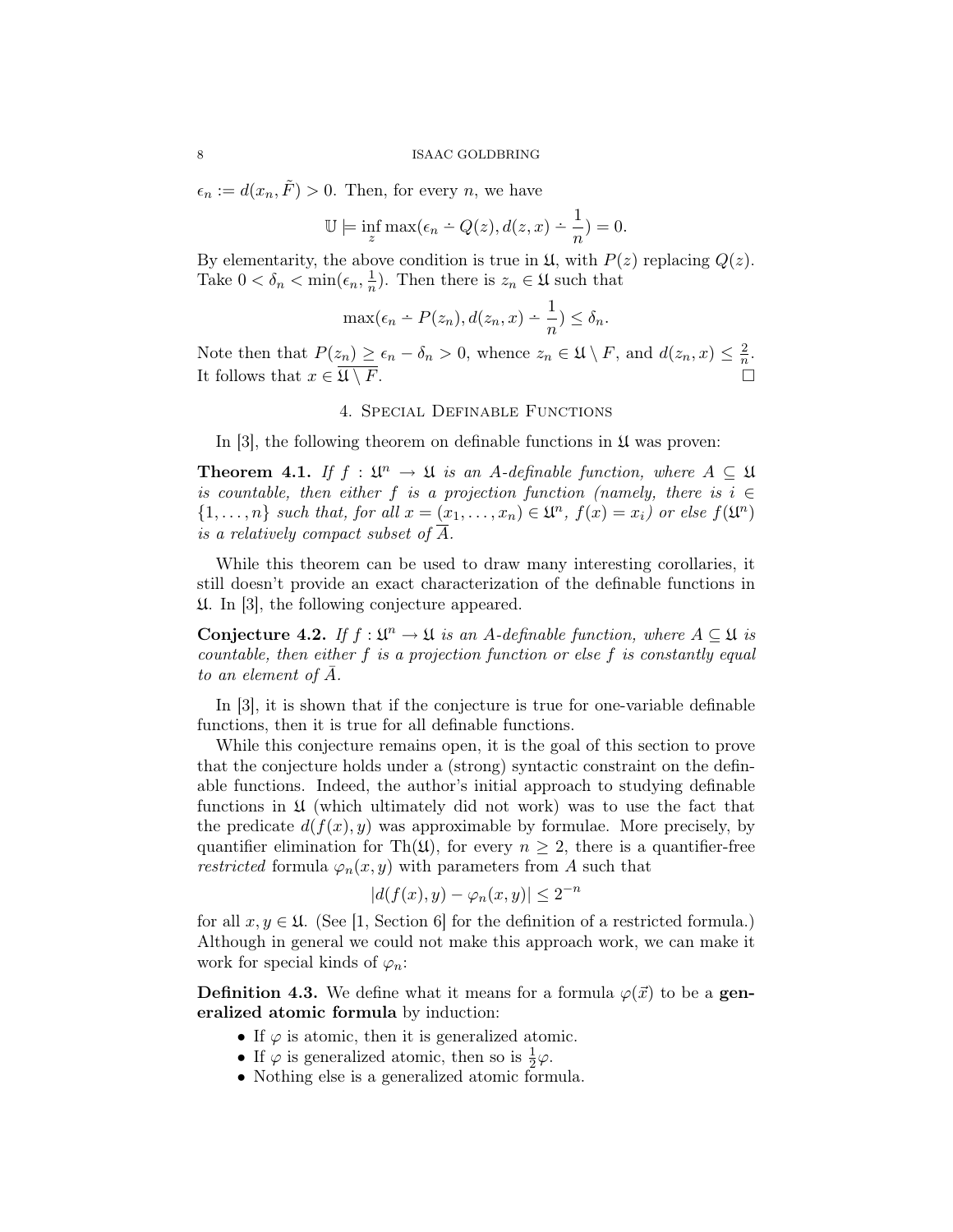**Definition 4.4.** We define what it means for a formula  $\varphi(\vec{x})$  to be a **special** restricted formula by induction:

- If  $\varphi$  is a generalized atomic formula, then it is a special restricted formula.
- If  $\varphi$  is a special restricted formula and  $\psi$  is a generalized atomic formula, then  $\varphi - \psi$  is a special restricted formula.
- Nothing else is a special restricted formula.

**Remark 4.5.** Note that if  $\varphi$  is a special restricted formula, then so is  $\frac{1}{2}\varphi$ (not literally, but rather up to logical equivalence). This follow by induction and the fact that  $\frac{1}{2}(a - b) = \frac{1}{2}a - \frac{1}{2}b$ . Thus the only difference between a special restricted formula and a restricted formula is the way one is allowed  $\frac{1}{1}$  to use the  $\div$  connective.

Call a definable predicate  $P$  A-special if it can be approximated by special restricted formula with parameters from A plugged in. Likewise, call a definable function  $f: \mathfrak{U}^n \to \mathfrak{U}$  A-special if the definable predicate  $d(f(x), y)$ is A-special.

**Proposition 4.6.** If  $f : \mathfrak{U} \to \mathfrak{U}$  is an A-special definable function, then f is either the identity function or constantly equal to an element of  $\bar{A}$ .

*Proof.* For  $n \geq 2$ , we let  $\varphi_n(x, y)$  be a special restricted formula with parameters from A satisfying

$$
|d(f(x), y) - \varphi_n(x, y)| \le 2^{-n}
$$

for all  $x, y \in \mathfrak{U}$ . Fix  $n \geq 2$ . Since  $\varphi_n$  is special, there are generalized atomic formulae  $\psi_1(x, y), \ldots, \psi_m(x, y)$  with parameters from A such that

$$
\varphi_n(x,y)=(\cdots((\psi_1(x,y)-\psi_2(x,y))-\psi_3(x,y))\cdots)-\psi_m(x,y).
$$

From the identity  $(a - b) - c = a - (b + c)$ , we see that we we have

$$
\varphi_n(x,y) = \psi_1(x,y) - (\psi_2(x,y) + \cdots + \psi_n(x,y))
$$

for all  $x, y \in \mathfrak{U}$ .

First suppose that  $\psi_1(x, y) = 2^{-k} d(x, a)$  for some  $k \geq 0$  and some  $a \in A$ . Then  $\varphi_n(a, y) = 0$  for all  $y \in \mathfrak{U}$ , implying that  $d(f(a), y) \leq 2^{-n}$  for all  $y \in \mathfrak{U}$ , which is a contradiction. Thus this case is impossible.

Next suppose that  $\psi_1(x, y) = 2^{-k} d(y, a)$  for some  $k \geq 0$  and some  $a \in A$ . Then  $\varphi_n(x, a) = 0$  for all  $x \in \mathfrak{U}$ , implying that  $d(f(x), a) \leq 2^{-n}$  for all  $x \in \mathfrak{U}$ , i.e. that image( $f$ )  $\subseteq B(a; 2^{-n})$ .

Next suppose that  $\psi_1(x, y) = 2^{-k} d(x, y)$  for some  $k \geq 0$ . Then  $\varphi_n(x, x) =$ 0 for all  $x \in \mathfrak{U}$ , implying that  $d(f(x), x) \leq 2^{-n}$  for all  $x \in \mathfrak{U}$ .

Finally suppose that  $\psi_1(x, y)$  has no occurrences of x or y. Then  $\psi_1$  is either the constant 0 or the constant  $2^{-k}$  for some  $k \geq 1$  or the constant  $2^{-k}d(a, a')$  for some  $a, a' \in A$  and some  $k \geq 0$ . This case requires some work.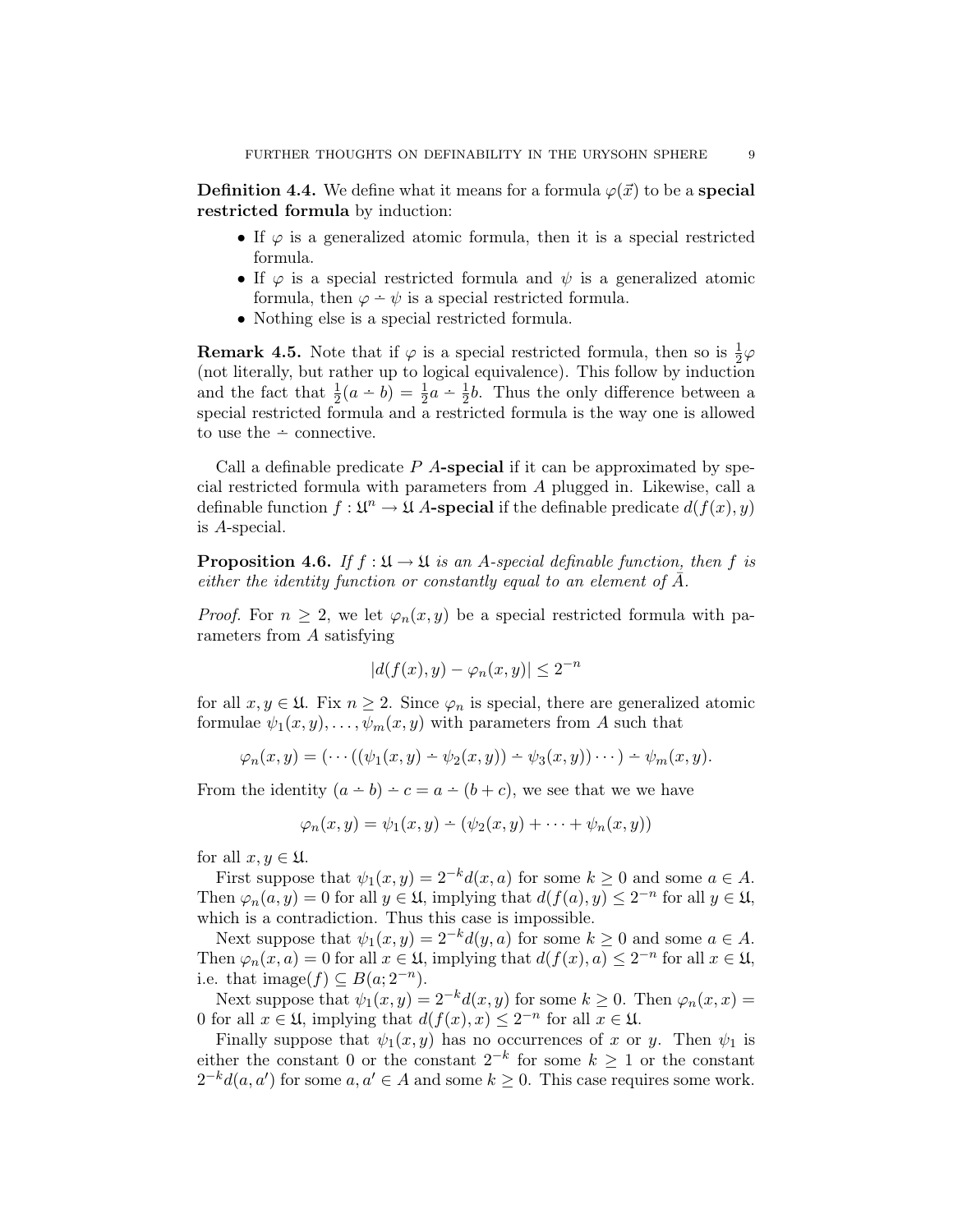#### 10 ISAAC GOLDBRING

Let us denote  $\psi_1(x, y)$  by the constant c. We may rewrite  $\psi_2 + \cdots + \psi_m$  as

$$
\sum_{i=1}^{p} 2^{-l_i} d(x, y) + \sum_{j=1}^{q} 2^{-m_j} d(x, a_j) + \sum_{k=1}^{r} 2^{-n_k} d(y, b_k) + s,
$$

where  $l_i, m_j, n_k \geq 0$  and s is a constant which appears by summing together those  $\psi_i$ 's which have no x or y in them. Choose  $x_0 \in \mathfrak{U}$  such that  $d(x_0, a_j) =$ 1 for all  $j = 1, ..., q$ . Choose  $y_0 \in \mathfrak{U}$  such that  $d(x_0, y_0) = 1, d(f(x_0), y_0) = 1$ , and  $d(y_0, b_k) = 1$  for all  $k = 1, \ldots, r$ . Then

$$
\varphi_n(x_0, y_0) = c \div \left( \sum_{i=1}^p 2^{-l_i} + \sum_{j=1}^q 2^{-m_j} + \sum_{k=1}^r 2^{-n_k} + s \right) =: c',
$$

implying that  $c' \geq 1 - 2^{-n}$ . However,  $\varphi_n(x, y) \geq c'$  for all  $x, y \in \mathfrak{U}$ , implying that  $d(f(x), y) \geq 1 - 2^{-n+1}$  for all  $x, y \in \mathfrak{U}$ , which is a contradiction. Thus this case is impossible.

To summarize, by knowing that  $\varphi_n$  approximates  $d(f(x), y)$  up to an error of  $2^{-n}$ , we learn that either image $(f) \subseteq B(a; 2^{-n})$  for some  $a \in A$  or that  $||f - id_{\mathfrak{U}}||_{\infty} \leq 2^{-n}$ . Let us call these options  $(I)_n$  and  $(II)_n$ . If option  $(I)_n$ happens for infinitely many  $n$ , then we see that  $f$  must be constantly equal to an element of A. If option  $(II)_n$  happens for infinitely many n, then  $f = id_{\mathfrak{U}}.$ 

**Corollary 4.7.** If  $f : \mathfrak{L}^n \to \mathfrak{L}$  is an A-special definable function, then either f is a projection function or constantly equal to an element of  $\bar{A}$ .

*Proof.* One proves this by induction on n, mimicking the proof of [3, Proposition 4.8], using Proposition 4.6 above to cover the base case. One will need to use the observation that if  $f: \mathfrak{U}^n \to \mathfrak{U}$  is A-special, then the functions  $f_b$ and  $f^c$  are Ab-special and Ac-special respectively.

#### **REFERENCES**

- [1] I. Ben Yaacov, A. Berenstein, C. W. Henson, A. Usvyatsov, Model theory for metric structures, Model theory with applications to algebra and analysis. Vol. 2, pgs. 315- 427, London Math. Soc. Lecture Note Ser. (350), Cambridge Univ. Press, Cambridge, 2008.
- [2] C. Ealy and I. Goldbring, Thorn-forking in continuous logic, Journal of Symbolic Logic, Volume 77 (2012), 63-93.
- [3] I. Goldbring, Definable functions in Urysohn's metric space, to appear in the Illinois Journal of Mathematics.
- [4] I. Goldbring, Definable operators on Hilbert spaces, Notre Dame Journal of Formal Logic, 53, Number 2(2012), 193-201.
- [5] I. Goldbring, An approximate Herbrand's theorem and definable functions in metric structures, Math. Logic Quarterly, 58, Issue 3 (2012), 208-216.
- [6] J. Melleray, Some geometric and dynamical properties of the Urysohn space, Topology and its Applications 155(2008), 1531-1560.